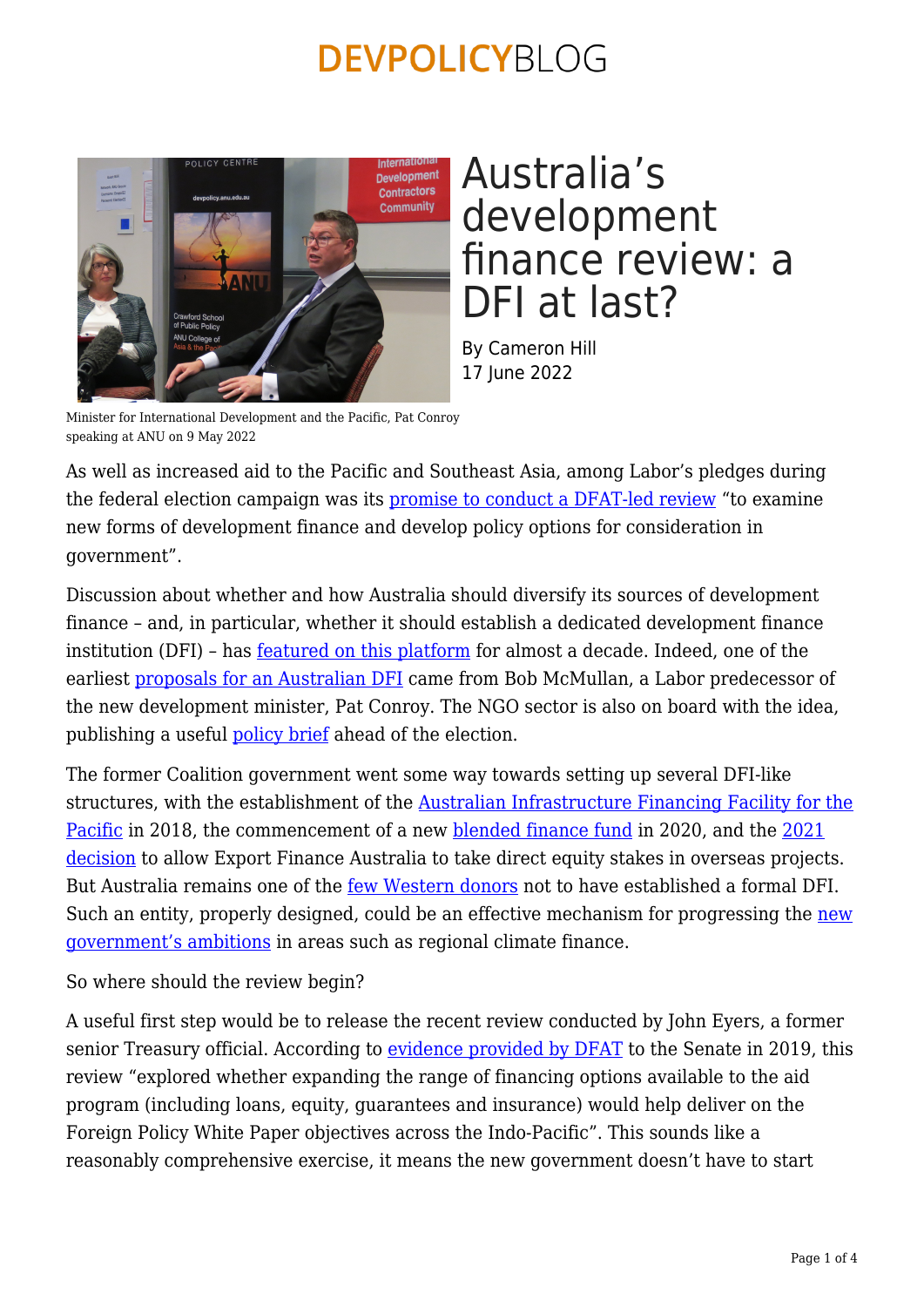from scratch, and it would be good to know what it found.

The review should also look to international lessons, including the recent experiences of two of Australia's most comparable donor peers – the UK and Canada.

Until recently, the UK's principal bilateral mechanism for encouraging private sector investment in low- and middle-income developing countries was the 70-year-old CDC Group (formerly Commonwealth Development Corporation). In 2022, the Johnson government rebranded the CDC Group as [British International Investment](https://www.bii.co.uk/en/) (BII) with the (somewhat lofty) [goal](https://www.gov.uk/government/news/truss-revamps-british-development-finance-institution-to-deliver-jobs-and-clean-growth) of "grow[ing] economies across Asia, Africa and the Caribbean while drawing them closer towards free-market democracies and building a network of liberty across the world".

Canada is a more [recent addition](https://devpolicy.org/canada-creates-a-bilateral-development-finance-institution-will-australia-follow-suit/) to the DFI club, announcing its [Development Finance](https://www.budget.gc.ca/2015/docs/plan/ch4-2-eng.html#The_Development_Finance_Initiative) [Initiative](https://www.budget.gc.ca/2015/docs/plan/ch4-2-eng.html#The_Development_Finance_Initiative) in 2015 before moving to establish [FinDev Canada](https://www.findevcanada.ca/en) in 2018. This followed a parliamentary committee report into Canada's approach to development finance – *[Focused,](https://www.ourcommons.ca/DocumentViewer/en/42-1/FAAE/report-17) [independent, and patient: building a world-class Canadian development finance institution](https://www.ourcommons.ca/DocumentViewer/en/42-1/FAAE/report-17).*

The experience of both countries suggests that standing up new development finance entities is not without its complexities, and that there are several threshold questions with which the review will need to grapple.

The first question concerns the issue of multiple objectives; specifically, how would an Australian DFI manage the balance between securing attractive commercial returns (viability) and ensuring long-term development impact (effectiveness)? In the UK, [NGOs](https://www.theguardian.com/global-development/2021/dec/21/uk-accused-of-abandoning-worlds-poor-as-aid-turned-into-colonial-investment) [have criticised](https://www.theguardian.com/global-development/2021/dec/21/uk-accused-of-abandoning-worlds-poor-as-aid-turned-into-colonial-investment) the establishment of the BII, charging that it will further dilute a focus on poverty reduction. This criticism, however, overlooks the [division of labour](https://odi.org/en/insights/channeling-uk-aid-through-finance-institutions-views-on-cdc/) between ODA and other forms of development finance – that is, "to help the poorest and most marginalised, the ideal policy mix would be some combination of measures targeted at them directly [through traditional aid] and those aimed at accelerating economic transformation and the growth of the formal sector [through blended finance and DFIs]". [Canada's](https://www.ourcommons.ca/DocumentViewer/en/42-1/FAAE/report-17) [parliament recommended](https://www.ourcommons.ca/DocumentViewer/en/42-1/FAAE/report-17) that, while the core objective of its DFI should be "catalysing private investment for international development", FinDev's mandate should also "clearly state the institution's objective of balancing development goals with financial returns".

But the question of how to manage trade-offs within this broad division of labour remains. For instance, a geographic focus on investments in low-income countries in sub-Saharan Africa and South Asia (an unlikely focus for Australia) might generate greater development impact but lower financial returns, while a focus on middle-income Southeast Asia (a likely focus for Australia) may produce the opposite.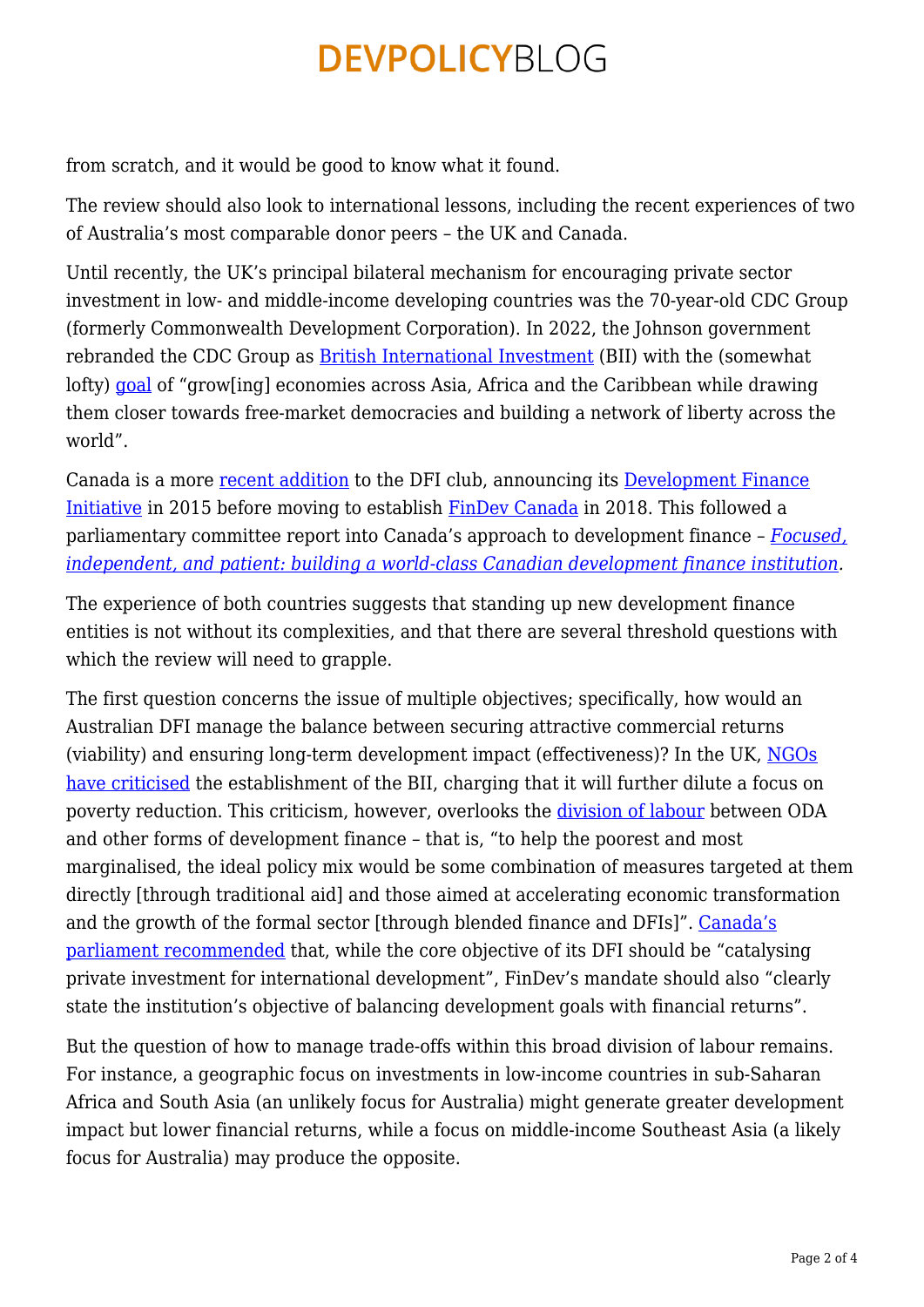And in smaller Pacific island countries, where genuine private sector investment opportunities are scarce, investments may still need to be supplemented with grant-based technical assistance to generate either. This suggests that explicit criteria for assessing possible trade-offs between investment viability and effectiveness (e.g. through discounting for income levels) and dedicated technical assistance support needs to be built into the model from the outset.

A second, related issue concerns the governance arrangements that would apply to an Australian DFI; namely, the balance between independence and oversight. Best practice would entail an independent entity, subject to legislated accountability and transparency requirements through parliament, with a clear mandate and governed by a board with the necessary financial and development expertise. This would be the way to go if Australia – keen to [differentiate itself from China's approach](https://www.state.gov/blue-dot-network/) to development finance – is genuine about market-driven mechanisms that take environmental, social and governance standards seriously.

Broadly speaking, this is the approach that the UK has pursued, with BII established as a stand-alone entity under the existing [CDC Act](https://www.legislation.gov.uk/ukpga/1999/20/contents) and with an [independent board](https://www.bii.co.uk/en/about/our-people/teams/our-board/). Despite the committee's call for a high degree of independence, the [Canadian government opted](https://www.ourcommons.ca/DocumentViewer/en/42-1/FAAE/report-17/response-8512-421-363) to maintain FinDev as a subsidiary entity of Export Finance Canada (EFC), with "day-to-day operations and transaction decisions the responsibility of its Board and executives". The CEO of EFC chairs [FinDev's board](https://www.findevcanada.ca/en/who-we-are/mairead-lavery-0). As argued elsewhere, this [model runs the risk of](https://devpolicy.org/australia-moves-closer-to-a-dfi-20210702/) [blurring](https://devpolicy.org/australia-moves-closer-to-a-dfi-20210702/) export promotion and development objectives. And it would make it harder to differentiate ourselves from China.

A third issue surrounds the financial and developmental 'additionality' of DFI funding – that is, ensuring that it doesn't crowd out private investment that would have occurred otherwise and can also demonstrate genuinely supplementary development impacts. This was a deficiency highlighted in a [2016 audit](https://www.nao.org.uk/press-release/department-for-international-development-investing-through-cdc/) of BII's predecessor, the CDC, which found that, while achieving its investment return targets, "it remains a significant challenge for CDC to demonstrate its ultimate objective of creating and making a lasting difference to people's lives in some of the world's poorest places". More recent evaluations of [CDC's](https://www.gov.uk/government/publications/evaluating-cdcs-financial-institutions-portfolio/evaluating-cdcs-financial-institutions-portfolio#overall-portfolio-di-summary-1) [financial institutions](https://www.gov.uk/government/publications/evaluating-cdcs-financial-institutions-portfolio/evaluating-cdcs-financial-institutions-portfolio#overall-portfolio-di-summary-1) and [infrastructure portfolios](https://www.gov.uk/government/publications/evaluating-the-impact-of-british-international-investments-infrastructure-portfolio) have made similar findings.

In an effort to address these concerns, BII has adopted a [new performance and impact](https://assets.bii.co.uk/wp-content/uploads/2022/02/24121022/British-International-Investment-Impact-Score-2022-26.pdf) [framework](https://assets.bii.co.uk/wp-content/uploads/2022/02/24121022/British-International-Investment-Impact-Score-2022-26.pdf) (based around portfolio "impact scores") centred around three strategic objectives: productivity, sustainability, and inclusivity. Canada's FinDev has produced a detailed [development impact framework](https://www.findevcanada.ca/sites/default/files/2018-10/development_impact_framework_en_-_final_092018.pdf) against which to assess investment performance, including through independent verification.